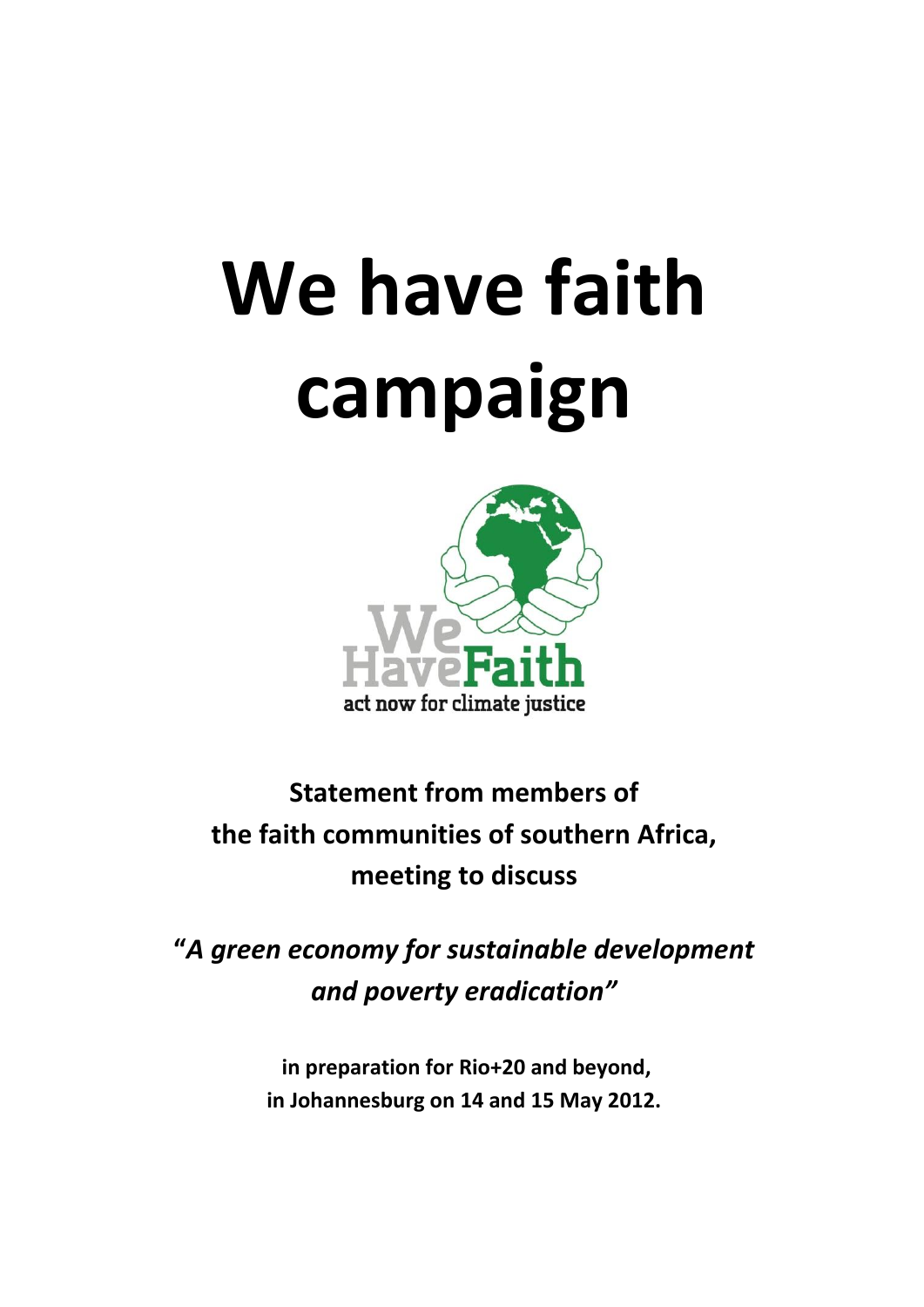As people of faith, we must set an example and do what is right. We long for legally binding treaties that protect vulnerable People and Planet and strive for intergenerational equity for the community of all life on Earth. We call on world leaders and decision makers when they meet to deliberate on the *Green Economy* at Rio+20, to be guided by the spiritual and ethical principles of justice, equity, compassion and love for all life on the planet, and to treat the Earth with respect, resist disorder, cooperate and live in peace with one another.

- The Earth Charter reminds us that *"When basic needs have been met, human development is primarily about being more, not having more".* In a world driven by short term greed and self-interest, we must promote the idea of sufficiency, provide ethical and responsible leadership and affect change in a world suffering from climate and ecological injustice. This must happen individually, in our families, in our communities, our countries, on our continent and globally.
- There are many ways of valuing our planetary life support systems which allow for the flourishing of human health and wellbeing. The *Green Economy* talks of *natural capital* but people of faith know that nature is beyond monetary value and it cannot be reduced to a commodity or only valued for its commercial worth.
- The human community is an intricate part of the web of life with which we share the planet. Legal rights should be applied to Mother Earth and the whole community of life, not just people.
- Sustainable Development can only be realised if human social and economic wellbeing is achieved within the limits of the earth's natural systems. Spirituality must be at the core and underpin the principles of sustainable development in order to ensure that future decision making is ethical and not driven by short term vested financial interests.
- We inhabit a finite planet. Our economic system, based on growth and irresponsible consumption, measured by GDP, and couched in the language of the *Green Economy*, has created an immoral divide between the rich and poor and is unsustainable. An ethical Economy of Sustainability requires a paradigm shift in thinking, focussing on human development, environmental restitution and planetary wellbeing rather than financial profit.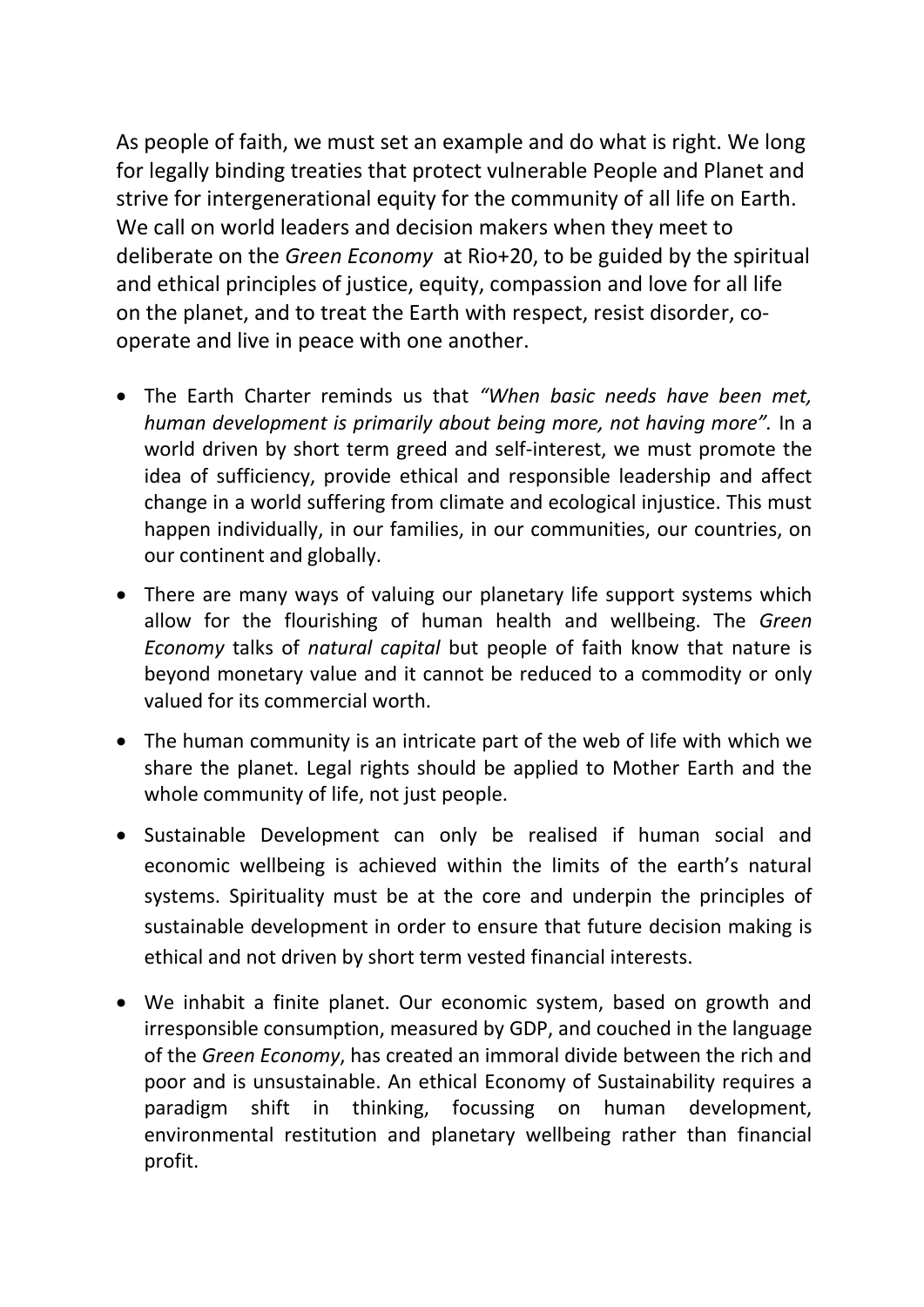- While recognising the key role technology has played in human progress, we need to acknowledge that over time, technological 'solutions' have also been the cause of ecological catastrophes. People of faith call on scientists, government institutions and business to respect and work with nature's diversity, applying the precautionary principle when introducing human invented technological ingenuity to 'solve' problems.
- Community wellbeing and peaceful societies are the product of participatory democracy and accountable governance. People of faith must become integral role-players in building sustainable communities.
- We face a global climate catastrophe, which is likely to manifest some of its worst effects on the African continent. Leaders of nations that have benefited, or continue to benefit, from a development path based on high greenhouse gas emissions, need to acknowledge and repay ecological debt owed to vulnerable communities and the planet.
- We must not lose sight of the target of keeping the global average temperature rise below two degrees and preserving the Earth's vibrant cultural and natural diversity.

## **The '***We have faith'* **campaign from Africa and around the world calls communities of faith to rise up and take action to:**

- Demand greater public investment to promote energy efficiency and renewable energy so that it is accessible and affordable to all, not just those who can afford market related prices.
- Be a voice for the voiceless in a human-centred world where money and greed sanction the insatiable exploitation of Earth's bounty and vulnerable people.
- Safeguard nature's storehouse through ensuring the 'sustainable' use of our planetary life support systems, being guided by the principles of need, not want.
- Pressurise historic and current large greenhouse gas emitters to assume their historical responsibility and honour their ecological debt as a basis for a just transition to a sustainable and equitable economy.
- Acknowledge, respect and celebrate the incalculable value of cultural and biological diversity and in doing so, support the rights of indigenous communities and promote the recognition of sacred sites, sanctuaries and wilderness areas.